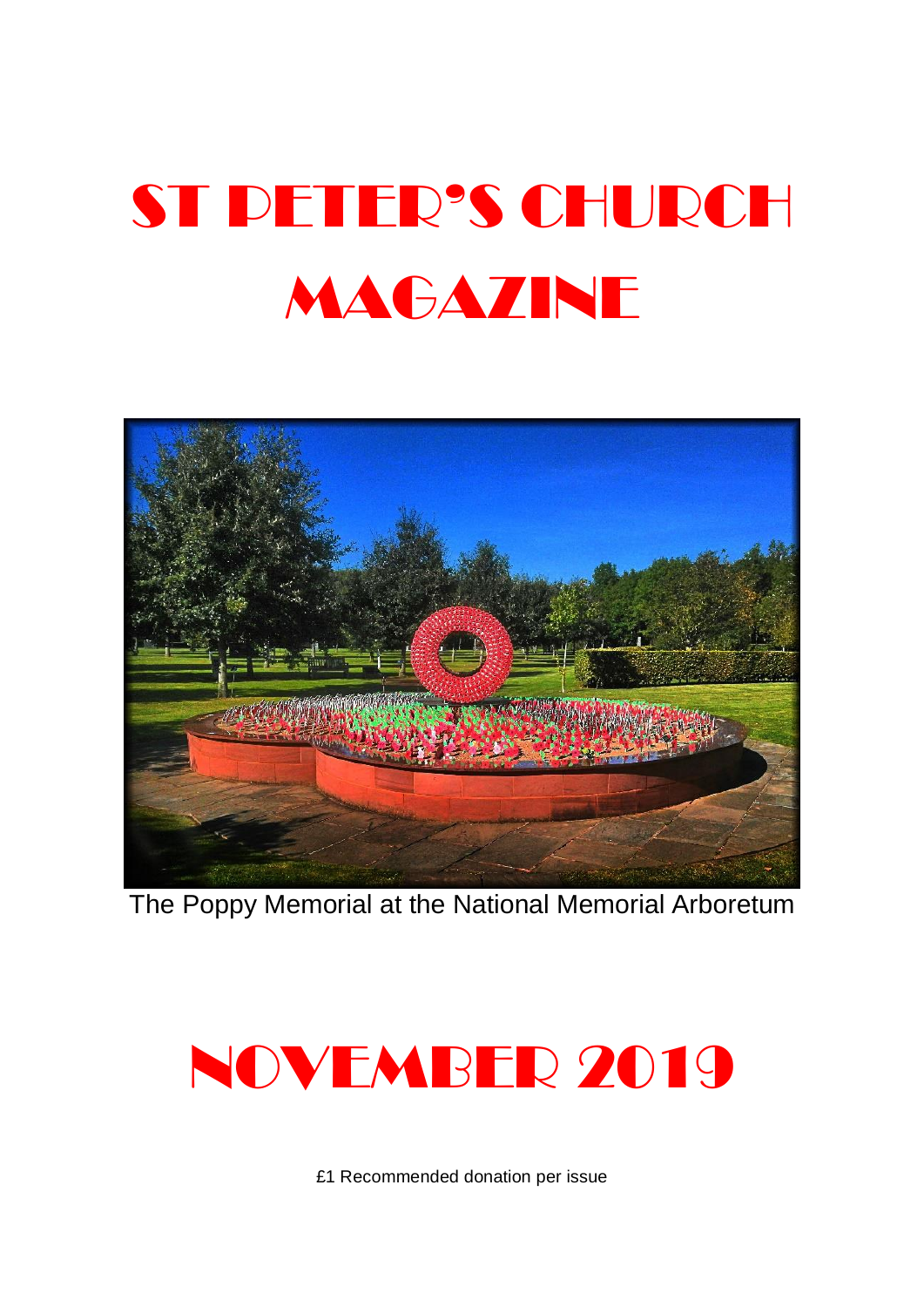**Ministry Leadership Team**<br>Susan Boorman 07704 788689 Sheena Cossar Sheena Cossar 01896 751694<br>John Maltman 07551 357580 Karen Ellis 01896 757429<br>Nancy Muir 01896 758017 Monica Reynolds 01896 757114

#### **Church Diary November**

| Sat 2 <sup>nd</sup>                                       | 8.30 - 11.00am Men's Breakfast all welcome (please phone |
|-----------------------------------------------------------|----------------------------------------------------------|
|                                                           | 07710 523856 if you are coming)                          |
| Sun 3rd                                                   | 9.45am Family breakfast                                  |
|                                                           | 10.30am Family Service                                   |
| Tues 5 <sup>th</sup>                                      | 7.00pm Messy Church planning in hall                     |
|                                                           | 7.30pm MLT meeting @ Sheena's                            |
| Wed 6 <sup>th</sup>                                       | 7.30pm House group @ Nancy's                             |
| Thurs 7 <sup>th</sup>                                     | 10.00am Communion                                        |
| Fri 4 <sup>th</sup>                                       | 7.00pm Bingo Quiz social evening, all welcome            |
| Sun 10 <sup>th</sup>                                      | 9.00am Said Communion                                    |
|                                                           | 10.30am Remembrance service with ATC                     |
|                                                           | 6.00pm Healing service                                   |
| Mon 11 <sup>th</sup> Fri 15th St Peter's Food bank duties |                                                          |
| Mon $11th$                                                | 6.30pm Bottle top sort                                   |
| Tues 12 <sup>th</sup>                                     | 7.30pm Vestry meeting                                    |
| Thurs 14 <sup>th</sup>                                    | 10.00am Communion                                        |
| Sat 16th                                                  | Soup 'n' Pud lunch                                       |
| Sun 17th                                                  | 10.30am Holy Communion                                   |
| Tues 19 <sup>th</sup>                                     | 5.00pm Galashiels Fellowship of Churches meeting @ Gala  |
|                                                           | Baptist Church 6.30pm                                    |
| Thurs 21 <sup>st</sup>                                    | 10.00am Communion                                        |
| Sun 24th                                                  | 10.30am Holy Communion,                                  |
|                                                           | Church AGM                                               |
| Mon 25 <sup>th</sup>                                      | 6.30pm Bottle top sort                                   |
| Tues 26 <sup>th</sup>                                     | 5.30pm Messy Church                                      |
| Thurs 28 <sup>th</sup>                                    | 10.00am Communion                                        |
| Sun 1 <sup>st</sup> Dec                                   | 9.45am Family breakfast                                  |
|                                                           |                                                          |

10.30am Family Service

-o-o-o-o-o-



**SUNDAY 24TH NOVEMBER 10.30 AM**

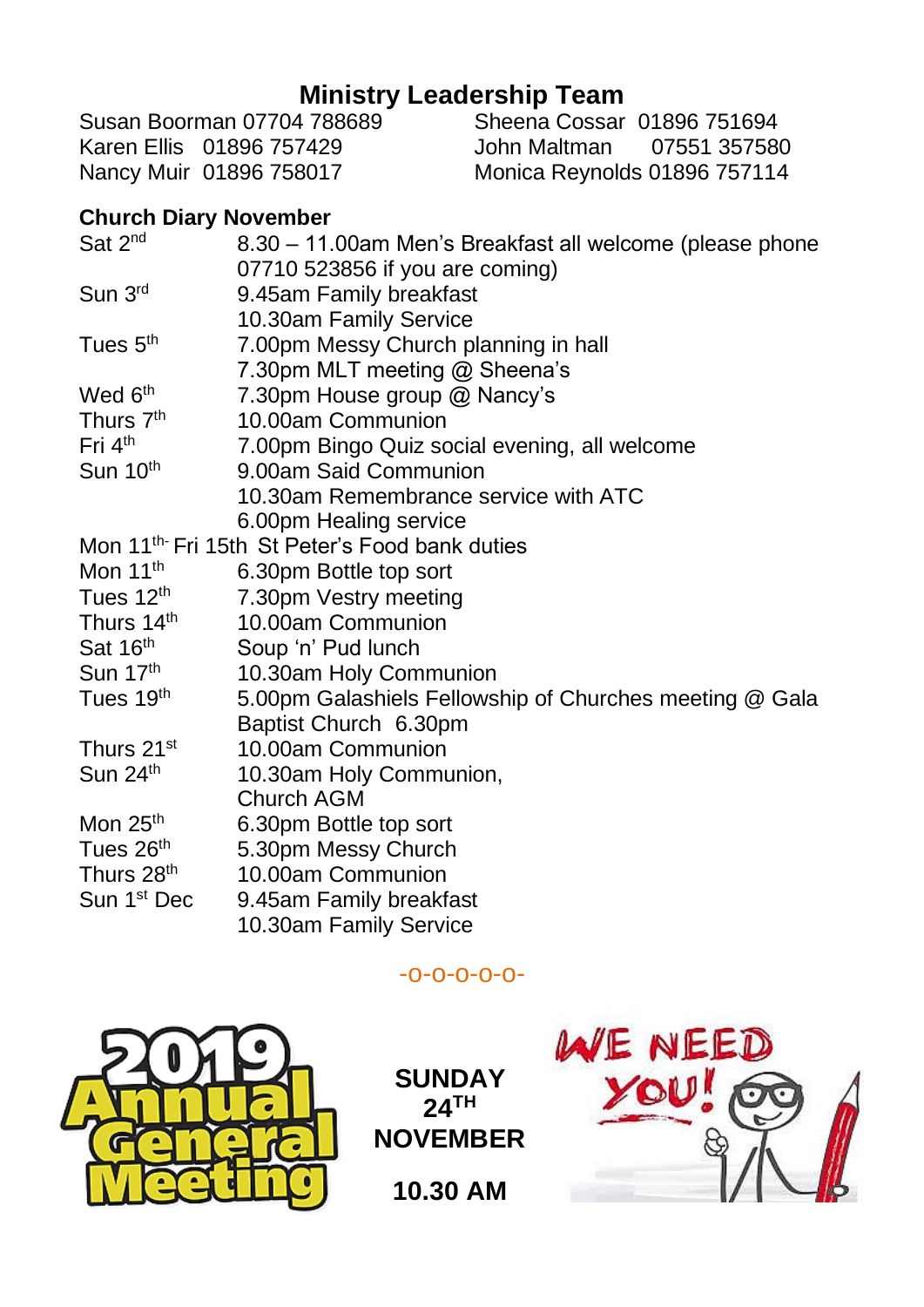# **Simon's Pause for Thought**

# **Romans 10:14-15** (NIVUK)

**<sup>14</sup>** How, then, can they call on the one they have not believed in? And how can they believe in the one of whom they have not heard? And how can they hear without someone preaching to them? **<sup>15</sup>** And how can anyone preach unless they are sent? As it is written: 'How beautiful are the feet of those who bring good news!



I have this verse pinned to my wall as a reminder to myself that I share a Ministry with everyone here at St Peter's. It is not just my ministry.

Our God calls us all to share his love to those he asks us to be with. We have all been called and sent to share God's love. As the nights draw in and the weather get colder it is even more important to make attempts to share God's warming love by our witness of kindness and compassion.

As we look to developing our Mission Action Plan, perhaps we can pray for all the groups that use our facilities. Perhaps pop in and say "Hello is there anything we, the church can do for you?" offer to pray for them and invite them to services – any service, not just Sunday morning. Don't interrupt their activities, but offer coffee. Maybe pop into a neighbour and invite them for coffee.

You and I part of God's Team, sent to share the Good News of God's love to all.

I'm really grateful to all of you that I am part of the team at St Peter's and for all the hard work that you do. We are all part of God's Team. Thanks again, Simon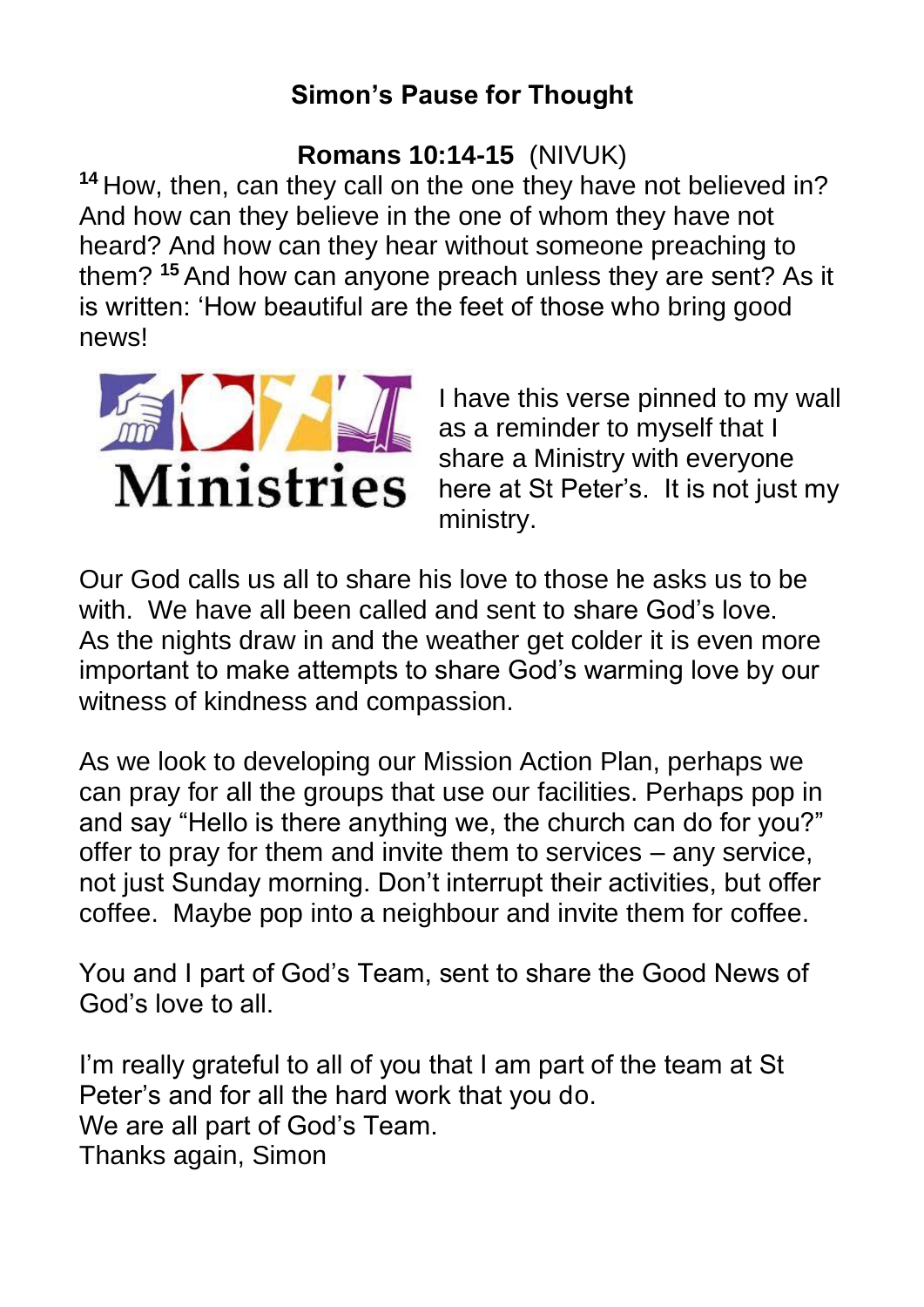

Rosie McLeman of Galashiels Academy - our first recipient of support from the Roxburgh Street Medical Scholarship.

Rosie said " I have always found joy and satisfaction in helping people and it would be an honour to have a career which would allow me to do this. I have enjoyed school from an early age, and I have always strived to do the best I can. Over the past two years I have



worked extremely hard in my exams and along with support from my family, friends and teachers I achieved the grades that would allow me to apply for medicine. I am fortunate enough to be head girl at Galashiels Academy and this role allows me to voice pupil opinions, organise events, and speak at awards ceremonies, all of these tasks and the skills I acquire within them will help me in becoming a doctor. In my spare time I play in my school hockey team and I play in the local brass bands; Gala Town Band and Peebles Burgh Silver Band. Both of these things provide an opportunity for me to relax but also, I get to meet lots of new people and gain valuable teamwork and communication skills. This scholarship has allowed me to study advanced biology and chemistry at Selkirk High School which I love while also still being heavily involved with all aspects of student life at the Academy. I am so thankful to Roxburgh Street Surgery for giving me this scholarship and helping me to pursue my dream of being a doctor."

Kevin Ryalls, Headmaster, Galashiels Academy says:

"The support from the Roxburgh Street fund is hugely significant for Rosie. Rosie wants to be a Doctor, and is on track so far with her Higher results in S5 and university tests so far. Rosie needs Advanced Highers this year and attends Selkirk High School to do some of her studies.

Rosie has played a full part in the school and town. For example, she has played hockey for the school in a team that succeeds on a national level, and she plays in the town band. She volunteers at the Food Bank and Rosie is also our Head Girl following a process of votes, hustings and interviews. These commitments make the travel between Selkirk and Galashiels very challenging to be Head Girl and to keep going in the hockey team. The funds means that Rosie can attend training and vital school classes. Put simply, this makes it easier for Rosie to maintain her health and wellbeing, keep on top of commitments in school and have more time for her studies."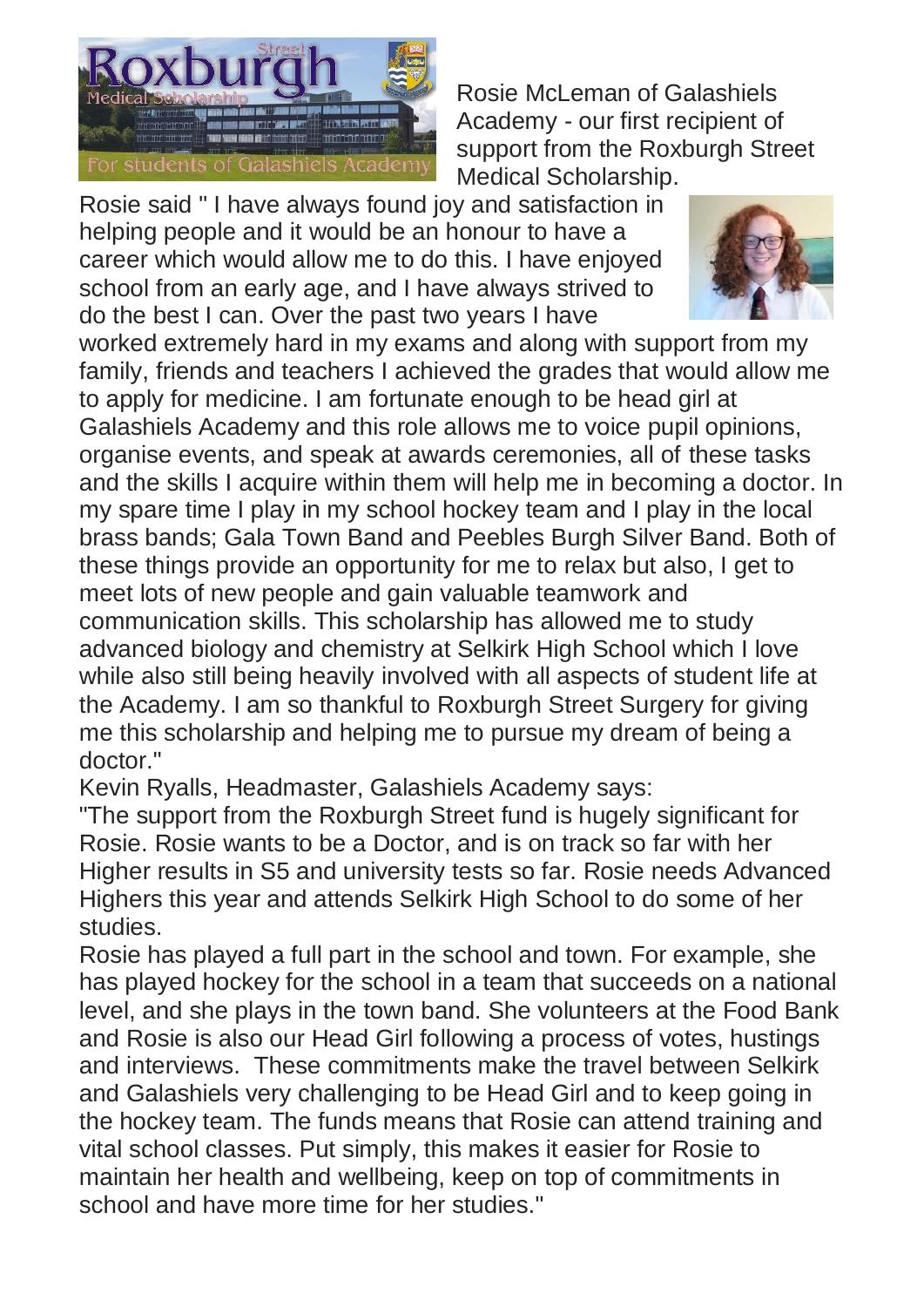# **BRING YOUR OWN CONTAINERS**

Are you aware that you can take your own containers to various supermarkets and stores so that you don't need to have your food, from fruit and veg to cheese, meat and pies etc. from the deli counter,



wrapped in several types of non-recyclable plastics? JUST ASK



You can recycle aluminium foil but you can only do that if there is enough for the recycling processing machines to identify it and separate it.

So save your foil and when you've got a ball the size of a tennis ball or bigger, then put it in the recycling.



**It looks like foil, but is it really?** To ensure that it is foil, do the scrunch test first. If it stays scrunched up, it is foil, if it pops back out, it is likely to be foil covered plastic and this cannot be recycled as it cannot be separated from the plastic.



Come and join Susan's annual social evening on Friday 8<sup>th</sup> November at 7.00pm. £2.00 per person including supper. Get a team of 4 together for an evening of fun and hilarity and you might even win a prize!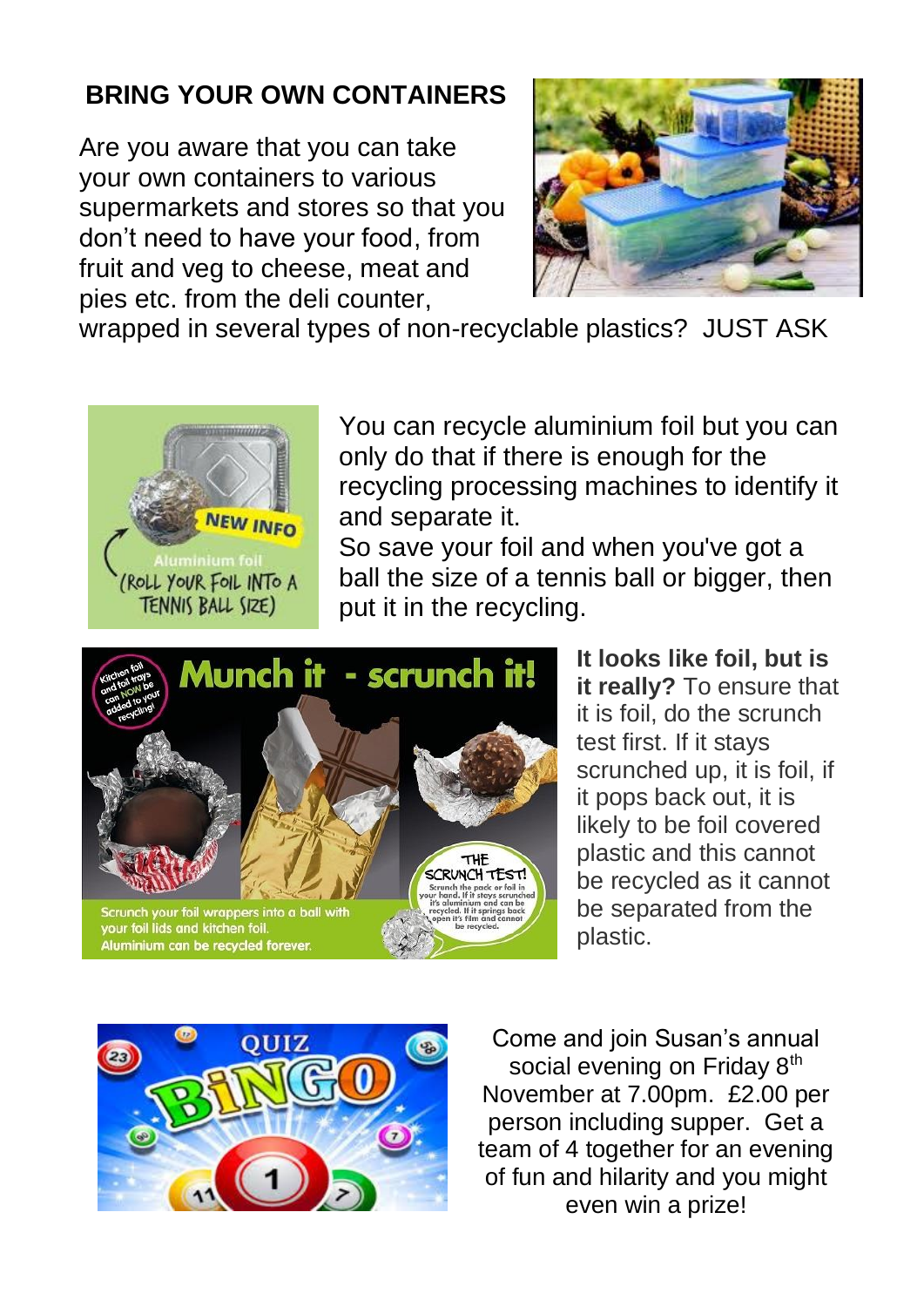# **From Al's talk to BB's – October 2019**

One of the biggest challenges I faced when I was young was understanding everything about the life of Jesus. I learned all about his life at school and at Sunday school and B.B. bible class but I found it really difficult to get my head round it all. How did he manage all these miracles? Why did his disciples just drop everything and follow him? What does heaven look like? What language do they speak in heaven? Are all of the stories about him really true? These were all questions I found hard to answer. I asked loads of people loads of questions and some were able to help, but I was still puzzled.

Eventually I asked my Granny.

Now boys when you are puzzled Grandpas are O.K. Mums and Dads are good but the people who really know the answers are Grannys.

My Granny said that it was understandable that I found it all difficult. Most young people do. I am sure most of you do. In fact, some of the adults probably still find bits difficult.

She told me that I had to trust the bible, that all of the stories were true and that as I grew older I would find that out. She said that when times were tough Jesus would be with me. But the thing that stuck with me most of all was that she said praying to Jesus was important and that you could pray to him anywhere. I said to her that I thought that you had to be with people that knew how to pray to pray to Jesus. She just laughed and said that I was wrong. Jesus listens to us when we pray no matter where we are, in the street, in the park, at home, at school.

And do you know she was right.

I often speak to Jesus in the car or when I am out with Fletcher's dog Bramble or when I am sitting in the house. And you don't need to speak out loud, he knows what you have in your head if you are speaking to him, so it is easy.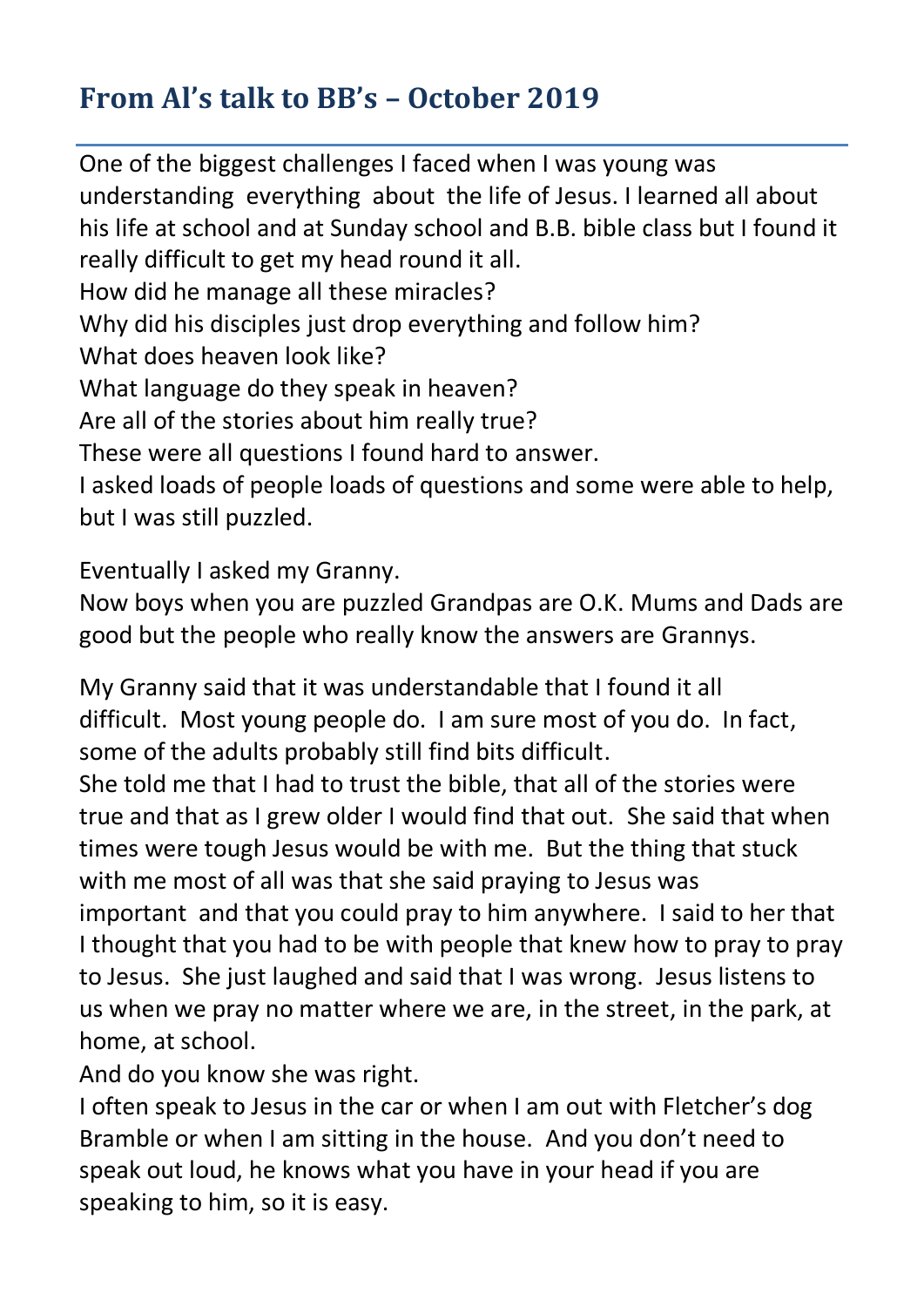But the thing she said to me which I really remembered was that as well as speaking to Jesus you have to listen to him. He won't speak out loud but if you open your mind to him he will answer your prayers. The older I get the more these things are true. He is with me when things get tough, in fact he is with me all of the time. And he does speak to me in my head and in my heart.

All you do have to listen and all of a sudden something you have been worrying about becomes less of a problem.

The big challenge with Jesus is to be patient because sometimes the answer does not come right away and sometimes it is not immediately obvious.

So, boys, you need to listen to what you are told about Jesus and trust what adults say about him whilst you are young. As you get older be sure that he will come to you and be with you for the rest of your lives.



As we make our way, often wearily, to work, or hop into the car and do the weekly shop, we think of those who through the night while we were asleep have stacked the shelves, made safe the roads, transported goods, kept factories running, cared for the sick and dying. Bless them with the rest that they deserve and need, and may we be thankful for the work they do that makes our lives each day a little easier.

Lord, bless our journey through this coming week. May the pace be steady, paths made safe, no obstacles impede, and conversations with fellow travellers be fruitful and uplifting. Lord, bless our journey through this coming week.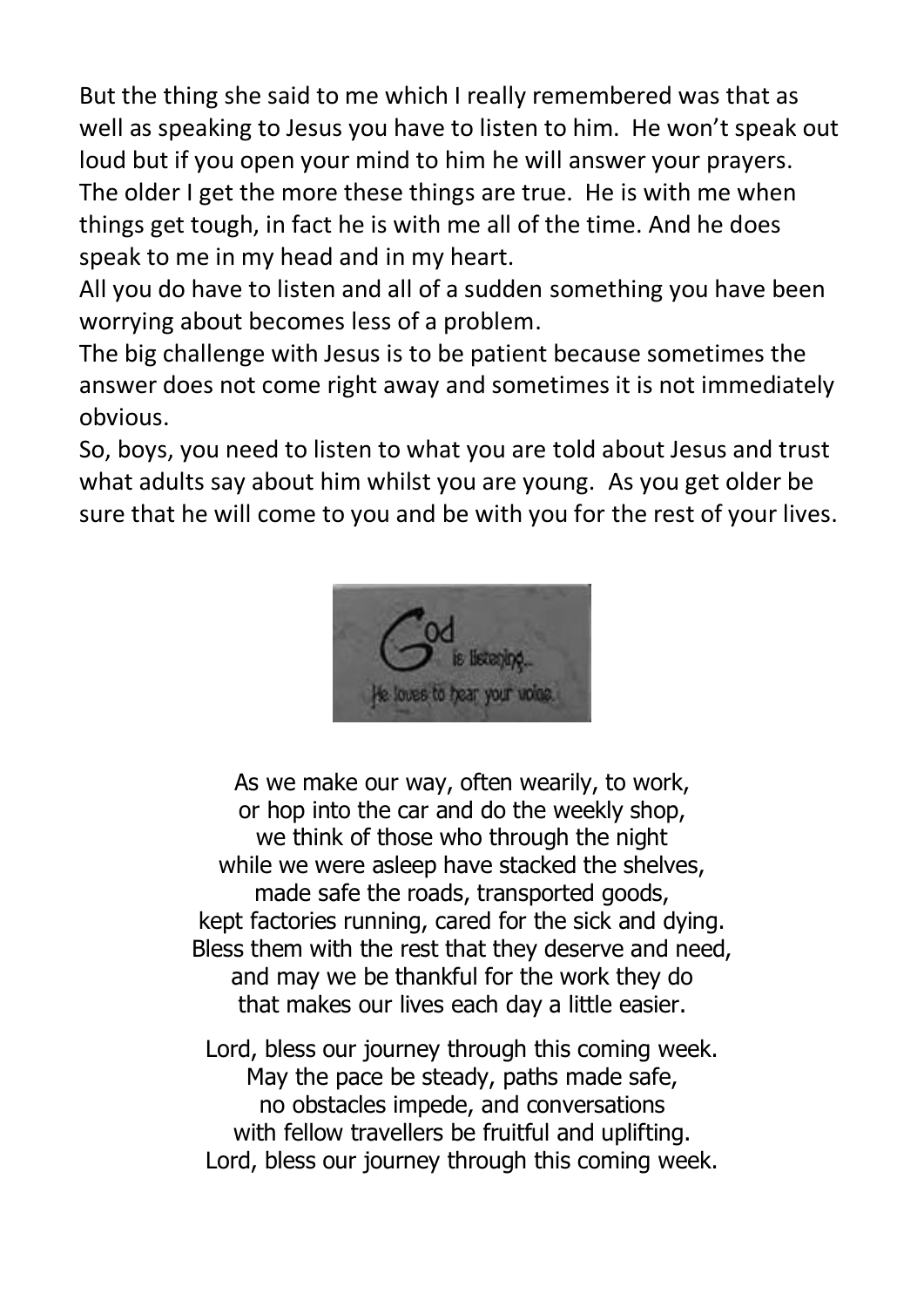

#### **A Bedtime Story from the People's Friend**

"If you are not sleeping as well as you used to , it might be worth ditching the e-book and read a real book at bedtime.

Sleep specialists now know

that the blue light given off by electronic gadgets – including e-books – reduces melatonin and can affect your ability to fall asleep. Studies have shown that people who read on a tablet take longer to fall asleep and longer to wake up the next morning, and spend less time in REM sleep (active sleep, when we process emotions, learn, consolidate memories and dream the most), than those who read a paper book."



## **MEN'S BREAKFAST**

Saturday 2nd November 8.30-11.00am Call Simon to let him know that you are coming.

# **Ethel's knitting stall in Why Not?**



During November and December there will be a table in Why Not? in Channel street where you can buy some beautiful items knitted by Ethel. The money she raises from sales will be given to support the Foodbank

The bug & hedgehog hotel has been revamped using the last year's Christmas



tree. The lower section has space for hedgehogs. There is another section behind the hotel has been made from branches which is also suitable for hedgehogs. The rest of the hotel is made from pallets, canes, logs with drilled holes, corrugated paper and straw. The variety of materials will hopefully encourage insects to live as well as bees. The hotel is topped off with slates and moss. Snug as a bug in a rug!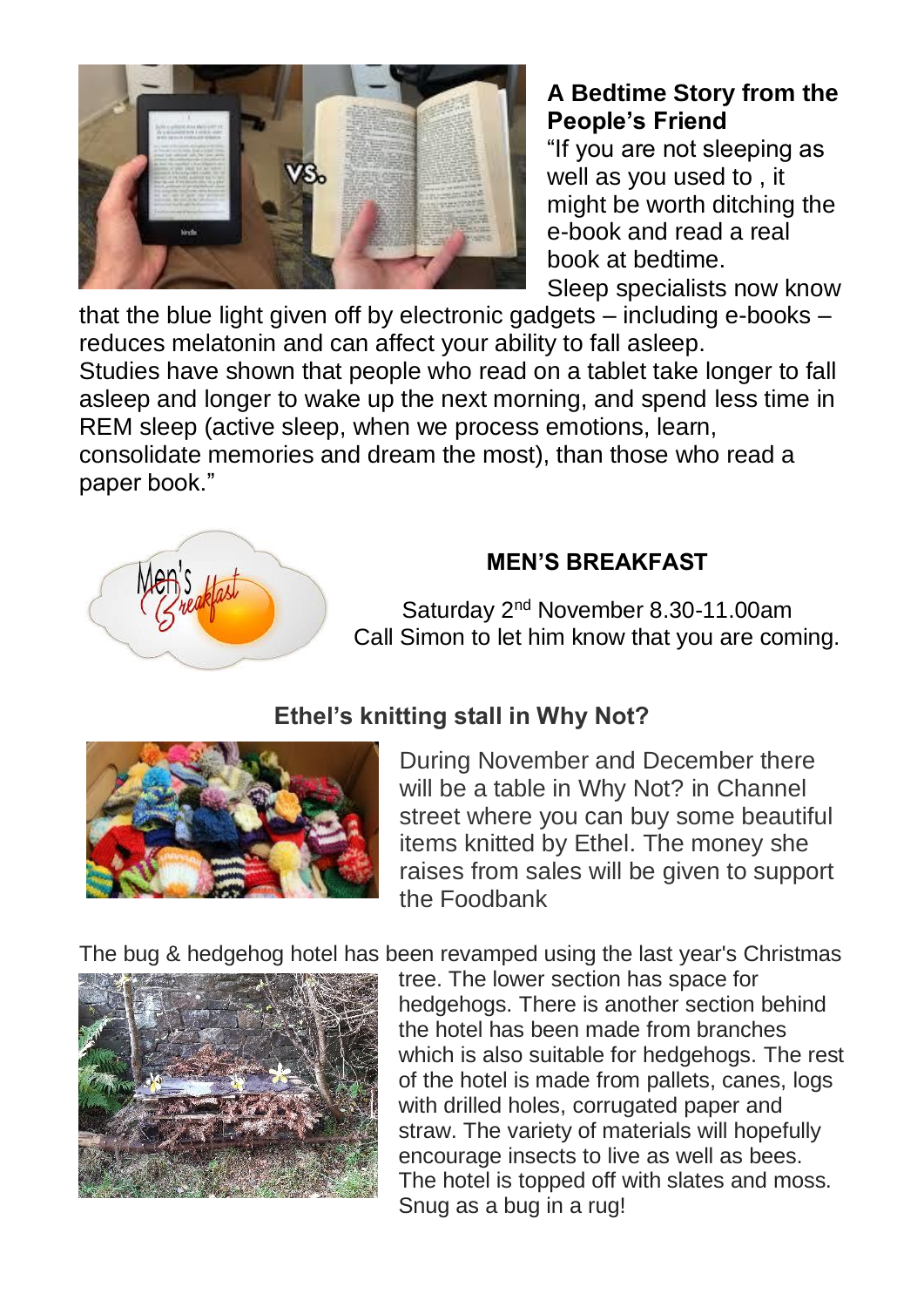

Hymn 43 Count your blessings

My mother was a Baptist until she married my Dad in 1939. He was a local Methodist Preacher and worked as Deputation

Secretary for Dr Barnardo's Homes before becoming a minister in the Congregational Church. She was a Domestic Science Teacher, before marriage, and Dressmaker. Very talented. It was so very sad that she died aged 67. I have lovely memories of her singing Baptist choruses to me as a child. One of her favourites was 'Count your blessings, name them one by one, and it will surprise you what the Lord has done' and another verse 'when upon life's billows you are tempest tossed, when you are discouraged thinking all is lost, count your blessings, name them one by one, and it will surprise you what the Lord has done'. We have to thank Johnston Oatman for the words. I wonder if he had the words of John 10 going through his head? 'I am the good shepherd' He was born near Medford, New Jersey April 21st 1850. His Father, a local merchant, was an excellent singer with a powerful voice. Johnston tried to follow in his footsteps but he didn't have the voice his of his Father. At the age of 19 he joined the Methodist Church, became a local preacher, and eventually became ordained after he had worked in the Life Insurance business. He married Wilhelmina Reid. They had 3 children. Rachel, Miriam and Percy. One day he had what we could call a 'lightbulb moment' these days. Realising he was never going to be a singer like his Father he decided to WRITE hymns. It is recorded that some 200 hymns flowed from his pen every year, finally topping the 5000 mark. 'Count your blessings' was composed in 1897. He died in New Jersey in 1936. His talent lives on through his songs and his ministry continues.

Keep Singing! John (& Widget)

Many thanks to Karen who keeps the church looking beautiful with her flower arrangements. If you can help by taking a turn to decorate the church or by supplying flowers please let Karen know.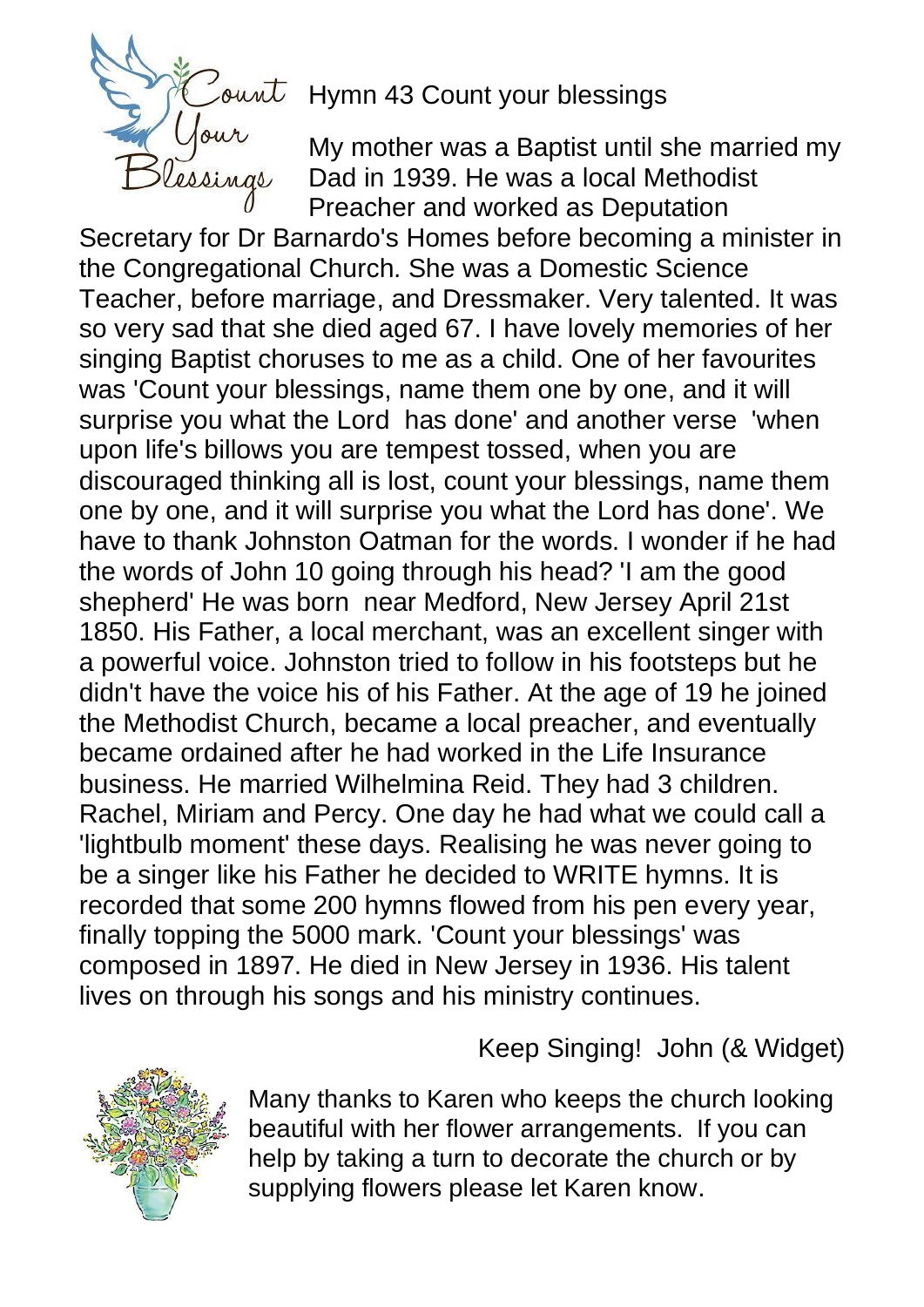#### **A follow-up from Homeless Sunday talk.**

Songs of Praise on Sunday 20<sup>th</sup> October featured people called Red Letter Christians.

One of the American founders stated that he was appalled when the results of a large survey of non-religious 18-30 year olds responded to the question "What does Christian mean to you?" with words such as anti-gay, anti-feminist, anti-environmentalist, hypocritical, self-satisfied, … the words loving and caring were never mentioned.

It appears that many Christians today have moved to being BELIEVERS rather than DOERS.

The movement is expanding across denominations in the UK as we are encouraged to remember that Jesus tells us to do as he did. Social justice is at the root of caring for others. We have to remember that he was always reminding the Jewish religious leaders that looking after people was more important that following the letter of the law – the believers rather than doers of the time.

"Woe to you, Pharisees, and you other religious leaders. Hypocrites! For you won't let others enter the Kingdom of Heaven and won't go in yourselves. And you pretend to be holy, with all your long, public prayers in the streets," (Matt 23: 13)

I could only find Red Letter bibles in the King James version but I guess we can mark our own copies of other versions to highlight Jesus' message in the language of today.

I must admit I felt supported after my talk on Homelessness and that my feelings regarding social justice are as right today as they were in biblical times.

**Red-Letter Christians** constitute a [non-denominational](https://en.wikipedia.org/wiki/Non-denominational) movement within Christianity. "Red-Letter" refers to [New Testament](https://en.wikipedia.org/wiki/New_Testament) verses and parts of verses printed in [red ink,](https://en.wikipedia.org/wiki/Red_letter_edition) to indicate the words attributed to Jesus without the use of quotations.

While many Christians throughout [church history](https://en.wikipedia.org/wiki/Church_history) have defined themselves as emphasizing the teachings of Jesus, this modern movement was initiated by [Jim Wallis](https://en.wikipedia.org/wiki/Jim_Wallis) and [Tony Campolo,](https://en.wikipedia.org/wiki/Tony_Campolo) who felt the [religious right](https://en.wikipedia.org/wiki/Christian_Right) spend too much time on two issues: [abortion](https://en.wikipedia.org/wiki/Christianity_and_abortion) and [homosexuality.](https://en.wikipedia.org/wiki/Christianity_and_homosexuality) They believe Christians should be paying attention to Jesus' words and example by promoting biblical values such as peace, building strong families, the elimination of poverty, and other important [social justice](https://en.wikipedia.org/wiki/Social_justice) issues. They believe that these are the issues that Jesus spoke of directly, and therefore these issues should be social and political priorities.

From Wikipedia, the free encyclopedia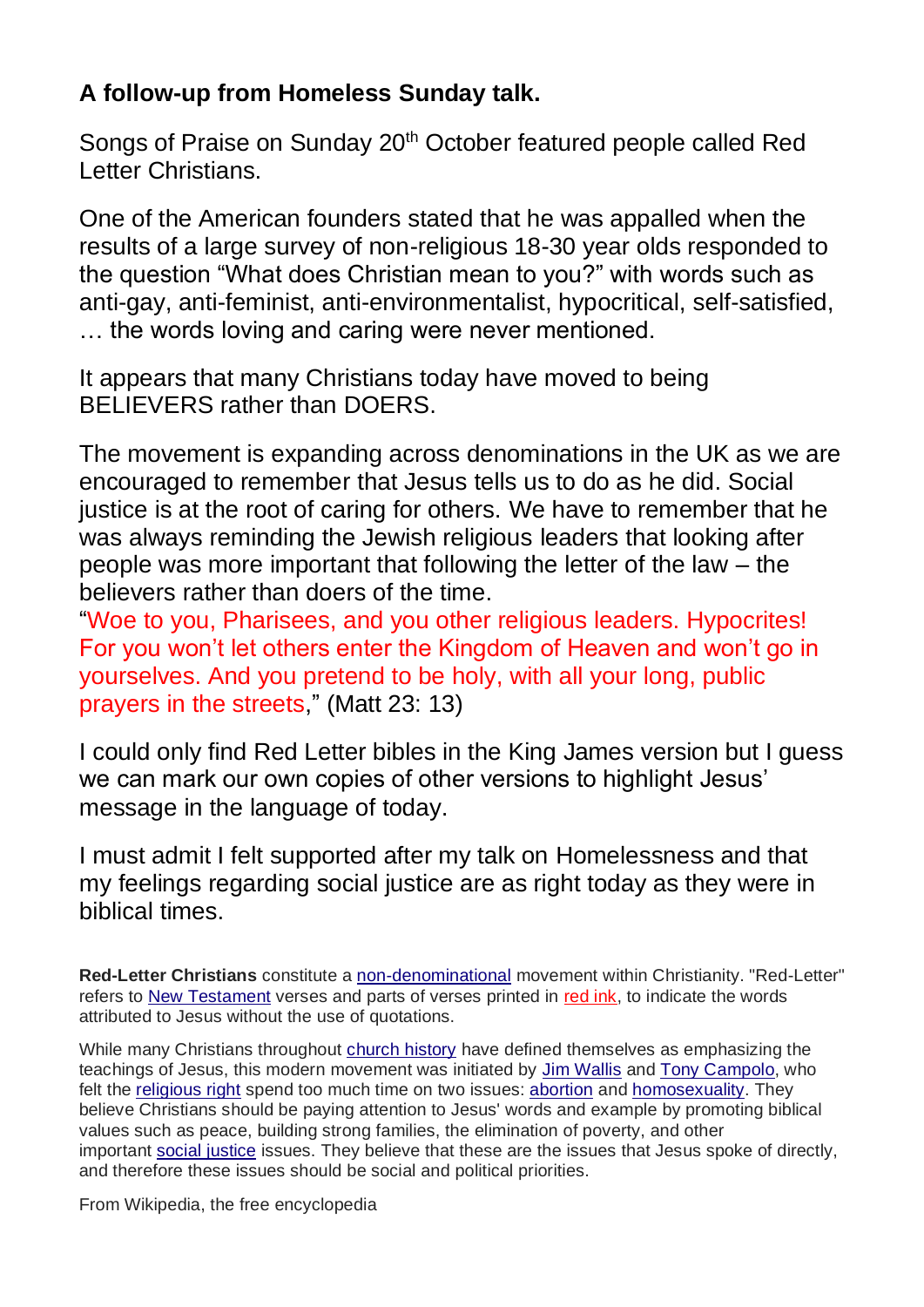#### **25TH ANNIVERSARY OF WOMEN'S ORDINATION TO THE PRIESTHOOD**

At the request of the College of Bishops, a Celebration of the Eucharist to mark the 25th Anniversary of the Ordination of Women to the Priesthood in the Scottish Episcopal Church is being held on Saturday 14th December 2019 at 2.00pm, at St Ninian's Cathedral, Perth. The Rt Rev Anne Dyer, Bishop of Aberdeen and Orkney, will preside at the Eucharist and the Rev Canon Dr Anne Tomlinson, Principal of the Scottish Episcopal Institute, will preach the sermon.

The service is open to any who wish to attend. If you plan to attend, please e-mail [womenpriests@scotland.anglican.org](mailto:womenpriests@scotland.anglican.org) so that organisers have an indication of likely numbers.

There is no onsite parking, however there are several public car parks nearby:

#### **Car Parks in Perth**

#### **On-street**

Very limited, but you might be lucky! First 15 minutes free, but thereafter £1.20 per hour, standard for all Perth Council parking.

## **Closest to Cathedral Off-street Car Parks:**

# **Thimblerow Car Park, Paul St, PH1 5QT off-street**

1-4 hours: £1.20 per hour; Up to 6 hours: £7.30 (5-minute walk from Cathedral)

# **Kinnoull Street Multistorey 37 Kinnoull St, PH1 5GE**

£1.20 per hour (5minute walk from Cathedral)

## **Canal St Multistorey, 55 Canal St, PH2 8LD**

£1.20 per hour (10-minute walk from Cathedral)

# **Bell's Sports Centre 63 - 103 Hay St PH1 5HS**

2 hours 70p; 5 hours 80p (8 minute walk from Cathedral) Two hours' free parking at St Catherine's Retail Park PH1 5XA.